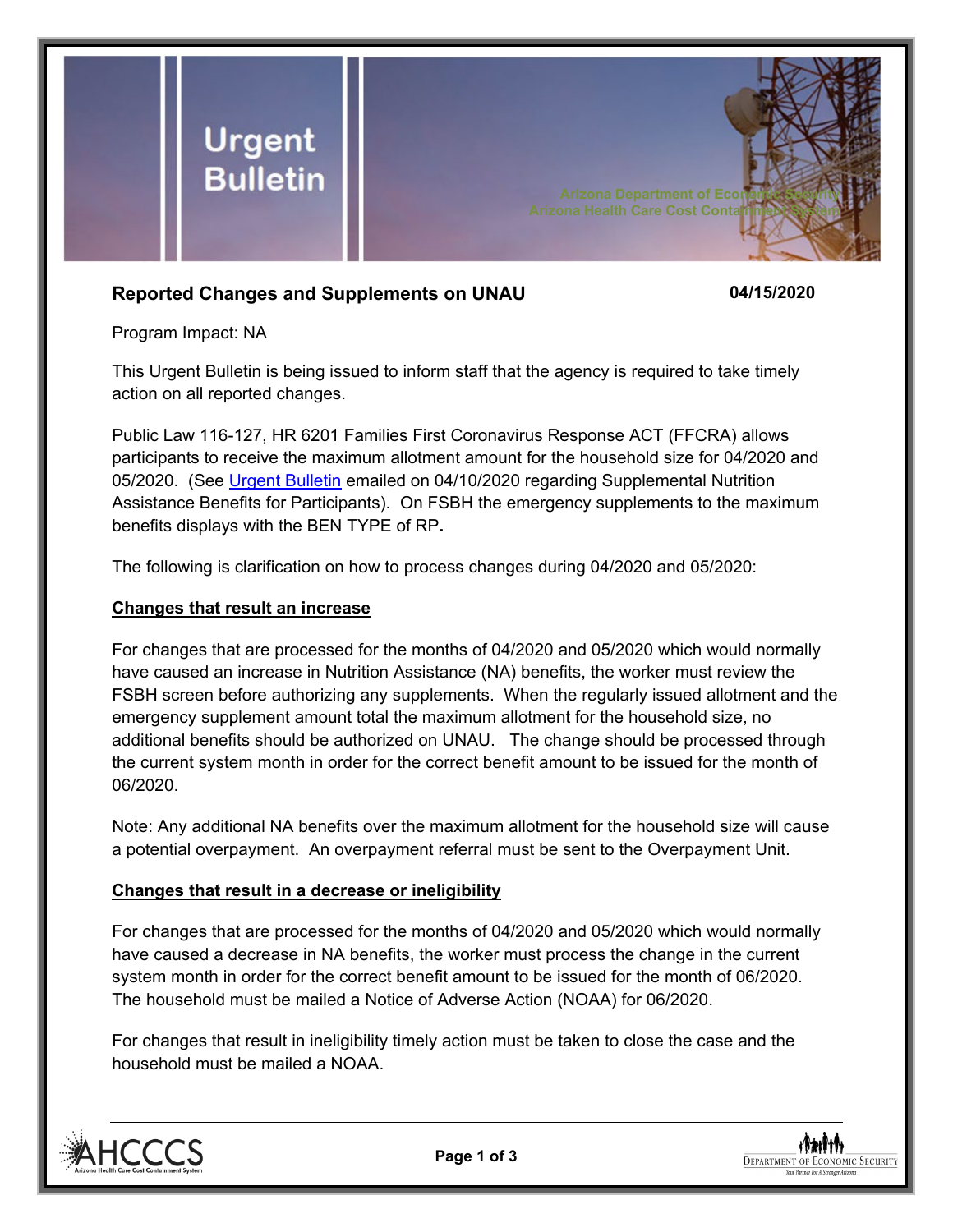

## EXCEPTION:

When the household reports an increase in the household size and the emergency supplement was for a smaller household size, contact the FAA Systems Help Desk to issue the additional emergency supplement.

Use the chart below to determine the correct NA allotment for the household size.

| NA Budgetary Unit Size              | <b>Maximum NA Benefit</b> |
|-------------------------------------|---------------------------|
| 1                                   | \$194                     |
| 2                                   | \$355                     |
| 3                                   | \$509                     |
| 4                                   | \$646                     |
| 5                                   | \$768                     |
| 6                                   | \$921                     |
| 7                                   | \$1018                    |
| 8                                   | \$1164                    |
| Each Additional Participant,<br>add | $+$ \$146                 |

The following questions have been elevated to the Policy Support Team:

Question 1: For this case with an NA outstanding supplement for 04/2020 and the emergency supplement issued the maximum allotment for the household size should the outstanding NA supplement for 04/2020 be deleted by staff?

| 0520 04 ECE Y | 1471 178     | $-92$              | -0 | 0 569 RE 456 |           |       |    | 0 456 MO |           |
|---------------|--------------|--------------------|----|--------------|-----------|-------|----|----------|-----------|
| 0420 04 ECE Y | 2514 178     | 301                |    | 0 569        | R E       | -206  |    | 0 206 PD |           |
| 0420 04 ECE   | 1471 178     | $\blacksquare$ 92. | 0  | 0 569        | CO.       | - 250 |    | 0 250 UP |           |
| 0420          |              |                    |    |              |           | 440   |    | 0 440 PD |           |
| 0320 04 ECE Y | 2514 178 301 |                    | 0  | 0 569        | <b>EX</b> | - 93  | -0 | - 93     | <b>PD</b> |

Answer 1: The maximum allotment for a household of 4 is \$646. The household has received the maximum allotment. The additional supplements of \$250 must be deleted. Staff must have a supervisor delete the additional supplements.



**Page 2 of 3**